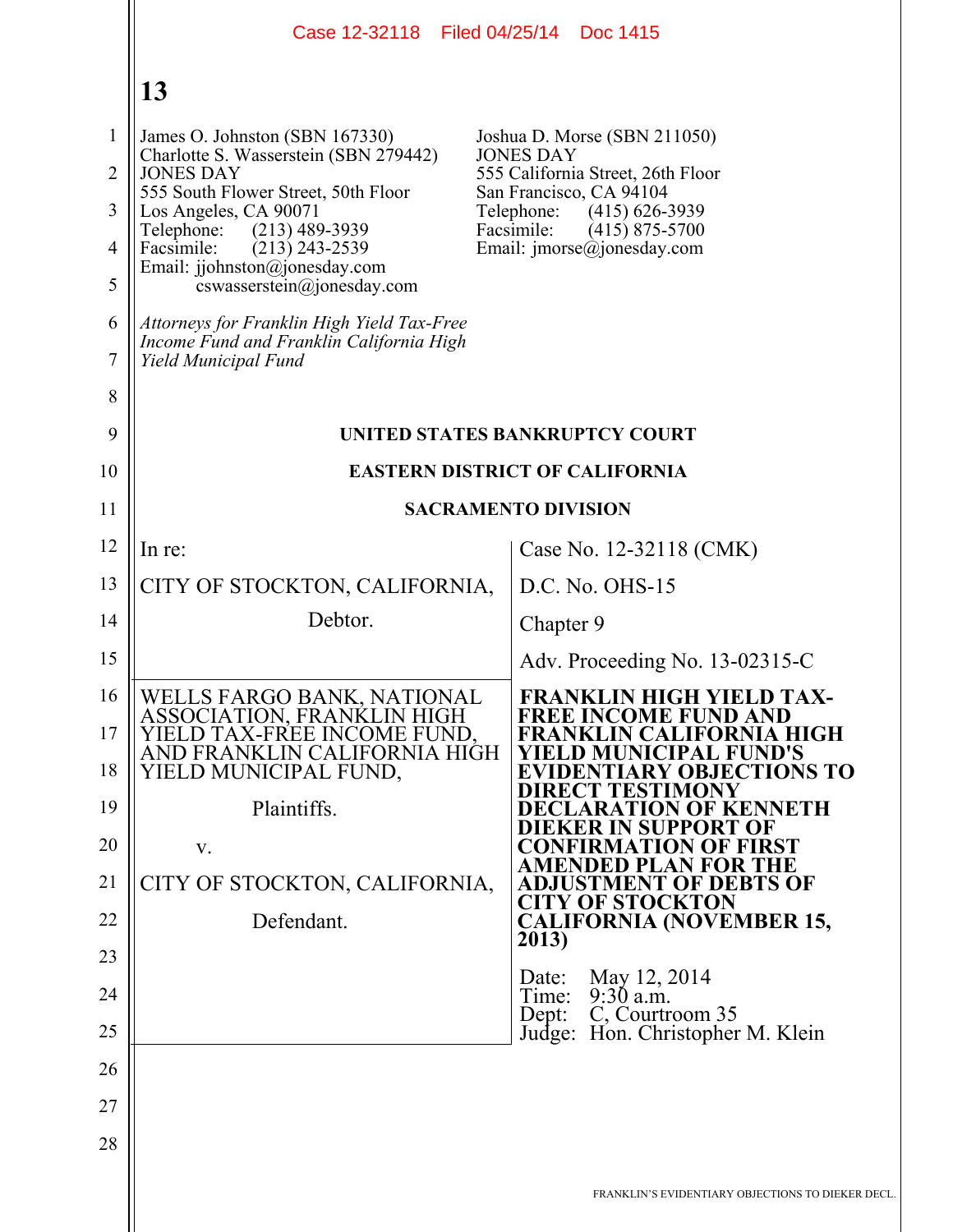1 3 4 5 6 Franklin High Yield Tax-Free Income Fund and Franklin California High Yield Municipal Fund (collectively, "Franklin") respectfully submit the following evidentiary objections to the *Direct Testimony Declaration Of Kenneth Dieker In Support Of Confirmation Of First Amended Plan For The Adjustment Of Debts Of City Of Stockton, California (November 15, 2013)* [Docket Nos. 1369-76 / Adv. Pro. Docket Nos. 64-71]. Franklin incorporates herein its concurrently filed *Motion To Exclude Portions Of Testimony Of Kenneth Dieker*.

|                                                                                                                                                                                                                                                                                                                                                                                                                                                                                                                                                                                                                                                                                                                                                                                                                                                                                                                                                                                                                                                                                                                                                                                                        | <b>GROUNDS FOR OBJECTION</b>                                                                                                                                                                                                                                                                                                                                                                                                                                                                                                                                                                                                                                                                            |
|--------------------------------------------------------------------------------------------------------------------------------------------------------------------------------------------------------------------------------------------------------------------------------------------------------------------------------------------------------------------------------------------------------------------------------------------------------------------------------------------------------------------------------------------------------------------------------------------------------------------------------------------------------------------------------------------------------------------------------------------------------------------------------------------------------------------------------------------------------------------------------------------------------------------------------------------------------------------------------------------------------------------------------------------------------------------------------------------------------------------------------------------------------------------------------------------------------|---------------------------------------------------------------------------------------------------------------------------------------------------------------------------------------------------------------------------------------------------------------------------------------------------------------------------------------------------------------------------------------------------------------------------------------------------------------------------------------------------------------------------------------------------------------------------------------------------------------------------------------------------------------------------------------------------------|
| In its Summary Objection of Franklin<br>2.<br>High Yield Tax-Free Income Fund and<br>Franklin California High Yield Municipal<br>Fund to Confirmation of First Amended Plan<br>of Adjustment of Debts of City of Stockton,<br>California (November 15, 2013) [Dkt. 1273]<br>("Summary Objection"), Franklin<br>mischaracterizes the 2009 Golf Course/Park<br>Bonds as a "loan" from Franklin to the City.<br>This is a misstatement of the actual structure<br>of the 2009 Golf Course/Park Bonds.                                                                                                                                                                                                                                                                                                                                                                                                                                                                                                                                                                                                                                                                                                     | Franklin objects to the statements in this<br>paragraph because they consist of opinion<br>testimony that is inadmissible given that Mr.<br>Dieker's knowledge, skill, experience training<br>and education do not render him qualified as an<br>expert regarding the matters to which he is<br>testifying. FED. R. EVID. 702. Franklin<br>incorporates herein its Motion To Exclude<br>Portions Of Testimony Of Kenneth Dieker.<br>Franklin also objects to this paragraph in its<br>entirety because it purports to address whether<br>the Agreements should be characterized as leases<br>for bankruptcy purposes, and testimony in that<br>regard is no longer relevant. FED. R.<br>EVID. 401, 402. |
| Attached hereto as <b>Exhibit</b> A is a true<br>3.<br>and correct copy of the indenture for the 2009<br>Golf Course/Park Bonds ("Indenture");<br>attached hereto as <b>Exhibit B</b> is a true and<br>correct copy of Stockton City Council<br>Resolution No. 08-0372; and attached hereto<br>as <b>Exhibit</b> $C$ is a true and correct copy of<br><b>Stockton Public Financing Authority</b><br>Resolution No. 08-04. As reflected on page 1<br>of the Indenture, page 2 of the City Council<br>Resolution, and page 2 of the PFA<br>Resolution, the Financing Authority—not the<br>City—authorized the issuance of the 2009<br>Golf Course/Park Bonds. It was the Financing<br>Authority that issued the official statement for<br>the 2009 Golf Course/Park Bonds ("Official<br>Statement"), a true and correct copy of which<br>is attached hereto as <b>Exhibit D</b> , on August<br>20, 2009. To accomplish the transaction, the<br>City leased nonresidential real property to the<br>Financing Authority, which subleased the<br>property back to the City. Attached hereto as<br><b>Exhibits E</b> and <b>F</b> are true and correct copies<br>of the lease to the Financing Authority and | Franklin objects to the statements in this<br>paragraph because Mr. Dieker's statements as to<br>the terms and provisions of the referenced<br>documents are not the best evidence thereof.<br>FED. R. EVID. 1002.                                                                                                                                                                                                                                                                                                                                                                                                                                                                                      |

7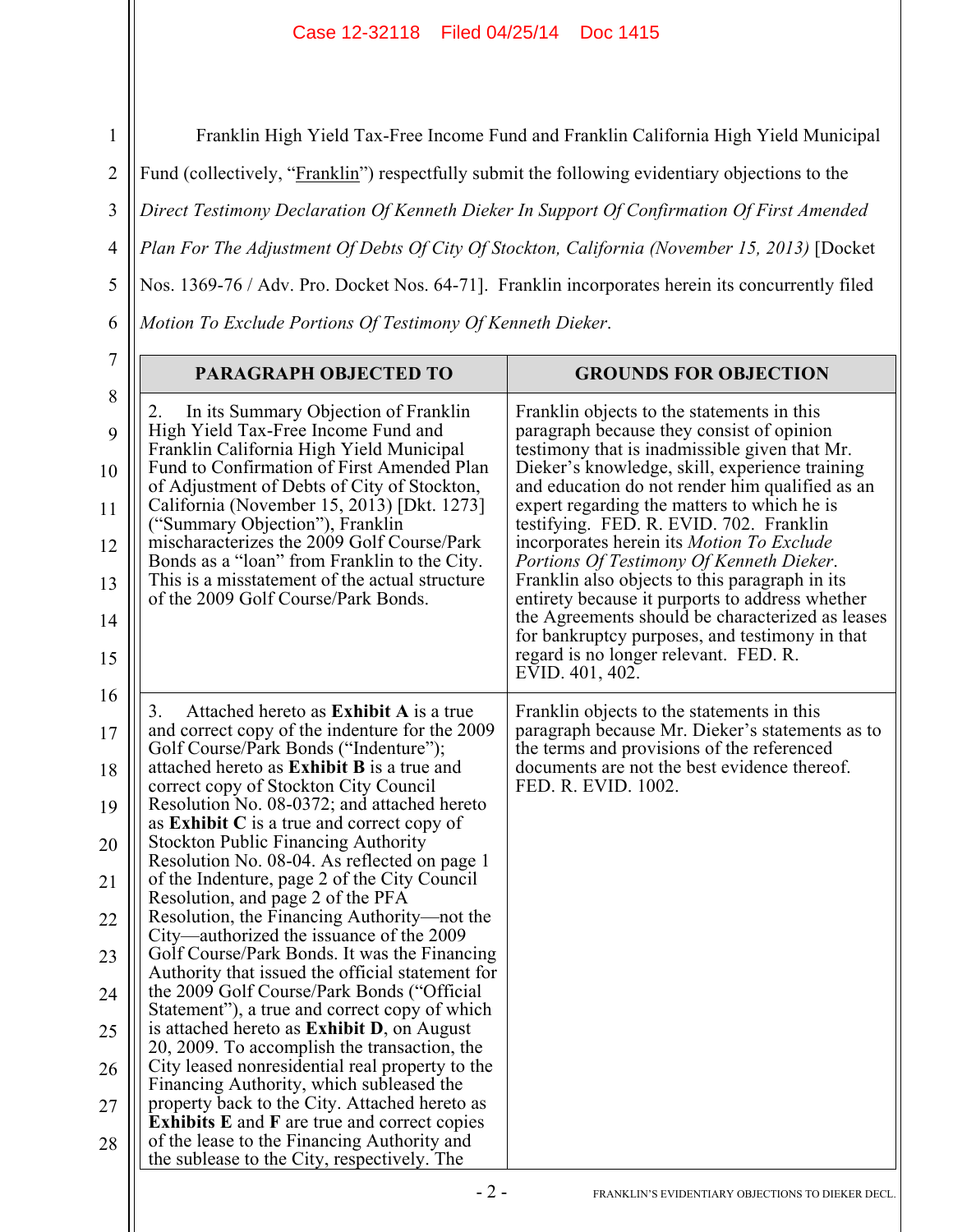| $\mathbf{1}$        | <b>PARAGRAPH OBJECTED TO</b>                                                                                                                 | <b>GROUNDS FOR OBJECTION</b>                                                                                                                        |
|---------------------|----------------------------------------------------------------------------------------------------------------------------------------------|-----------------------------------------------------------------------------------------------------------------------------------------------------|
| $\overline{2}$      | Financing Authority then assigned its right to<br>receive rental payments (along with certain<br>other rights relevant to the enforcement of |                                                                                                                                                     |
| 3                   | remedies) under the lease agreement to a<br>trustee. Finally, the Financing Authority                                                        |                                                                                                                                                     |
| $\overline{4}$<br>5 | issued the 2009 Golf Course/Park Bonds and<br>transferred the proceeds to the City for<br>expenditure on capital improvements.               |                                                                                                                                                     |
| 6                   | Franklin purchased the 2009 Golf<br>5.                                                                                                       | Franklin objects to the statements in this                                                                                                          |
| $\tau$              | Course/Park Bonds in 2009, in the middle of<br>the "Great Recession." In the Official                                                        | paragraph because Mr. Dieker's statements as to<br>the terms and provisions of the Indenture are not                                                |
| 8                   | Statement, Franklin was put on notice that the<br>City's economic condition was dire. The<br>Official Statement contained a discussion of    | the best evidence of that agreement. FED. R.<br>EVID. 1002. Franklin objects to the underlined<br>statements in this paragraph because they consist |
| 9<br>10             | Councilmember Dale Fritchen's request in<br>February 2009 that the City Attorney's Office                                                    | of opinion testimony that is inadmissible given<br>that Mr. Dieker's knowledge, skill, experience                                                   |
| 11                  | prepare "an informational presentation on<br>municipal bankruptcy," noting how "everyday<br>there's individuals who bump into me and tell    | training and education do not render him<br>qualified as an expert regarding the matters to<br>which he is testifying. FED. R. EVID. 702.           |
| 12                  | me, 'why doesn't the City just go bankrupt."<br>Exhibit D, p. 27. As a result, the 2009 Golf                                                 | Franklin incorporates herein its Motion To<br>Exclude Portions Of Testimony Of Kenneth                                                              |
| 13                  | Course/Park Bonds reflect this higher risk by<br>providing Franklin with a greater return.                                                   | Dieker.                                                                                                                                             |
| 14                  | A proper understanding of the 2009 Golf<br>6.                                                                                                | Franklin objects to the statements in this                                                                                                          |
| 15                  | Course/Park Bonds requires some historical<br>context. The Financing Authority originally<br>approved the transaction on September 9,        | paragraph because they are not relevant. FED.<br>R. EVID. 401, 402. Franklin incorporates herein<br>its Motion To Exclude Portions Of Testimony Of  |
| 16<br>17            | 2008. On September 15, 2008, however,<br>Lehman Brothers filed for bankruptcy                                                                | Kenneth Dieker.                                                                                                                                     |
| 18                  | protection, leaving many investors shaken and<br>many markets in free fall over the ensuing<br>weeks. The Dow Jones Industrial Average       |                                                                                                                                                     |
| 19                  | dropped from 13,058 in the second quarter of<br>2008 to a low of $6,547$ in the second quarter                                               |                                                                                                                                                     |
| 20                  | of 2009. Interest rates spiked as well. This is<br>reflected in the pre-pricing book that I                                                  |                                                                                                                                                     |
| 21                  | prepared for the August 2009 sale, which is<br>described in greater detail below. Contained                                                  |                                                                                                                                                     |
| 22                  | on page one of the pre-pricing book is a table<br>of interest rates and on page two is a chart of                                            |                                                                                                                                                     |
| 23                  | the same interest rates showing the Bond<br>Buyer 20-Bond Index, the Bond Buyer 11-                                                          |                                                                                                                                                     |
| 24                  | Bond index and the Bond Buyer Revenue<br>Bond index along with both 10-yr and 30-yr                                                          |                                                                                                                                                     |
| 25                  | U.S. Treasury rates over the previous year.<br>The Bond Buyer indices are published each                                                     |                                                                                                                                                     |
| 26                  | Thursday and are reflective of a pool of<br>underlying transactions that make up the                                                         |                                                                                                                                                     |
| 27                  | respective index. As displayed on these two<br>pages, the Bond Buyer Revenue Bond Index                                                      |                                                                                                                                                     |
| 28                  | went up from $5.17\%$ on August 28, 2008 to<br>6.48% on October 16, 2008. Id.                                                                |                                                                                                                                                     |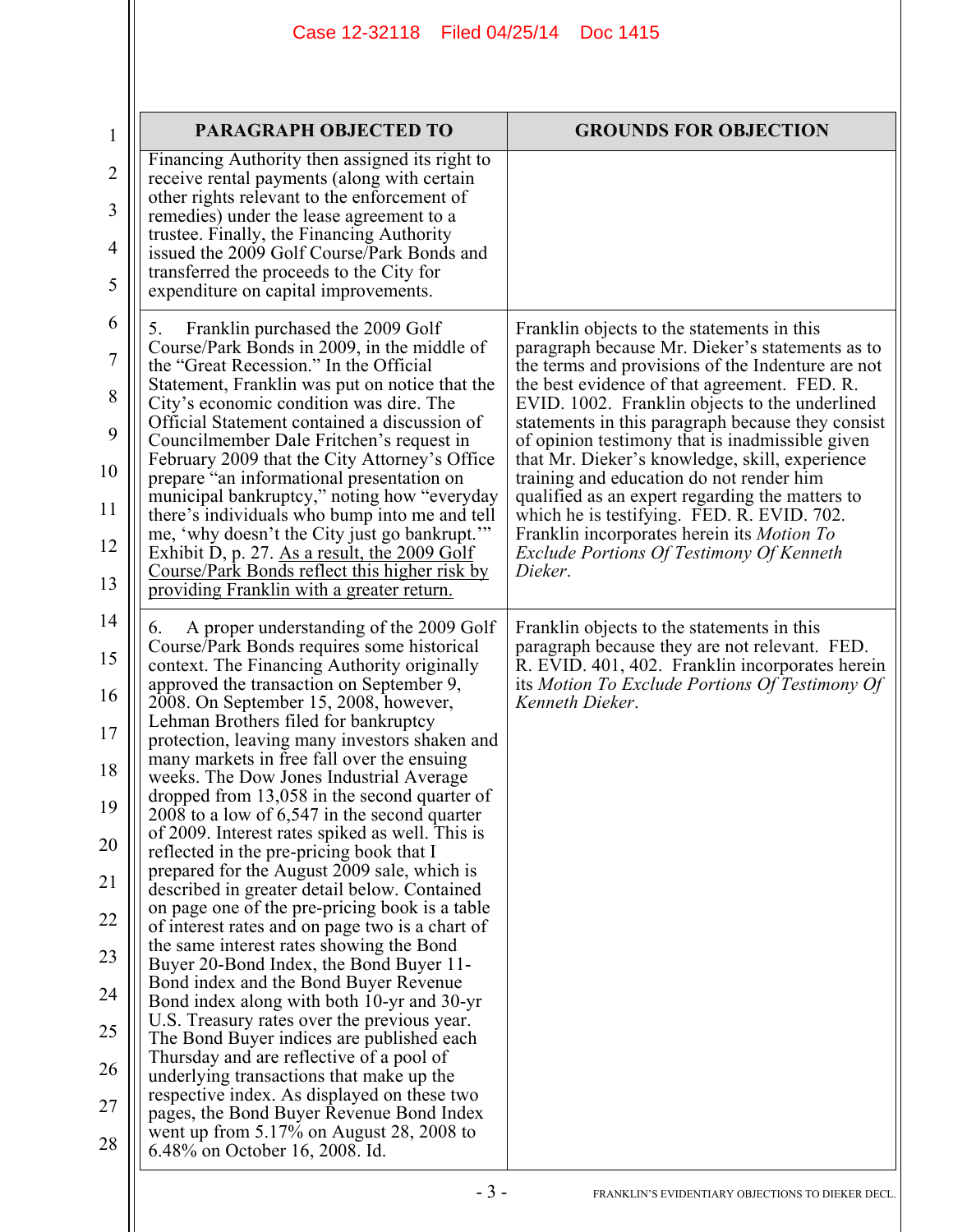| 1                        | PARAGRAPH OBJECTED TO                                                                                                                                                                                                                                                                               | <b>GROUNDS FOR OBJECTION</b>                                                                                                                                                                                        |
|--------------------------|-----------------------------------------------------------------------------------------------------------------------------------------------------------------------------------------------------------------------------------------------------------------------------------------------------|---------------------------------------------------------------------------------------------------------------------------------------------------------------------------------------------------------------------|
| $\overline{2}$<br>3<br>4 | The bond market in late 2008 through<br>$\mathcal{L}$ .<br>2009 was understandably unstable. As one<br>illustration of the bond market during this<br>period, I was the Financial Advisor on an AA-<br>Water Revenue Bond transaction for another<br>Northern California city. The financing was to | Franklin objects to the statements in this<br>paragraph because they are not relevant. FED.<br>R. EVID. 401, 402. Franklin incorporates herein<br>its Motion To Exclude Portions Of Testimony Of<br>Kenneth Dieker. |
| 5                        | provide approximately \$18 million of new<br>money for projects and be repaid over a 30-                                                                                                                                                                                                            |                                                                                                                                                                                                                     |
| 6                        | year period. The bonds were publicly offered<br>in October 2008, but only a few buyers                                                                                                                                                                                                              |                                                                                                                                                                                                                     |
| 7<br>8                   | showed interest. Buyers appeared to be<br>hoarding cash and sitting on the sidelines<br>waiting to see the outcome of the financial                                                                                                                                                                 |                                                                                                                                                                                                                     |
| 9                        | crisis. The City was ultimately successful in<br>placing the bonds as a private placement with                                                                                                                                                                                                      |                                                                                                                                                                                                                     |
| 10                       | a bank, but had to lower the amount issued to<br>\$9.25 million and shorten the term to 25<br>years.                                                                                                                                                                                                |                                                                                                                                                                                                                     |
| 11                       | The bond market did stabilize somewhat<br>8.                                                                                                                                                                                                                                                        | Franklin objects to the statements in this                                                                                                                                                                          |
| 12<br>13                 | when President George W. Bush signed the<br>Emergency Economic Stabilization Act<br>(sometimes referred to as the Toxic Asset)                                                                                                                                                                      | paragraph because they are not relevant. FED.<br>R. EVID. 401, 402. Franklin incorporates herein<br>its Motion To Exclude Portions Of Testimony Of                                                                  |
| 14                       | Relief Program ("TARP")) into law on<br>October 3, 2008, which provided up to \$700                                                                                                                                                                                                                 | Kenneth Dieker.                                                                                                                                                                                                     |
| 15                       | billion to be used to purchase troubled assets.<br>However, those same dollars were instead<br>directly infused into the banking system to                                                                                                                                                          |                                                                                                                                                                                                                     |
| 16                       | provide much needed liquidity. Interest rates<br>remained very choppy through the end of                                                                                                                                                                                                            |                                                                                                                                                                                                                     |
| 17                       | 2008 with the Bond Buyer Revenue Bond<br>Index dropping under 6.00% on November                                                                                                                                                                                                                     |                                                                                                                                                                                                                     |
| 18                       | 13, 2008 but climbing again to $6.39\%$ on<br>December 11, 2008. At the beginning of                                                                                                                                                                                                                |                                                                                                                                                                                                                     |
| 19<br>20                 | 2009, interest rates began a steady decline<br>reaching 5.67% on February 12, 2009.                                                                                                                                                                                                                 |                                                                                                                                                                                                                     |
| 21                       | In February of 2009, the City initially<br>9.<br>attempted to market the 2009 Golf                                                                                                                                                                                                                  | Franklin objects to the statements in this<br>paragraph because they are not relevant. FED.                                                                                                                         |
| 22                       | Course/Park Bonds. On February 19, 2009,<br>the 2009 Golf Course/Park Bonds were                                                                                                                                                                                                                    | R. EVID. 401, 402. Franklin incorporates herein<br>its Motion To Exclude Portions Of Testimony Of                                                                                                                   |
| 23                       | offered in a public offering, and the City<br>entered into a Bond Purchase Agreement with                                                                                                                                                                                                           | <i>Kenneth Dieker.</i> Franklin also objects to the<br>underlined portions of this paragraph to the                                                                                                                 |
| 24                       | RBC Capital Markets as the underwriter for<br>the 2009 Golf Course / Park bonds, with                                                                                                                                                                                                               | extent offered for the truth of the matters<br>asserted, as they consist of inadmissible hearsay.                                                                                                                   |
| 25                       | closing (delivery of and payment for the 2009)<br>Golf Course/Park Bonds) scheduled to occur                                                                                                                                                                                                        | FED. R. EVID. 801, 802.                                                                                                                                                                                             |
| 26                       | approximately 2 weeks later. That same night,<br>February 19, 2009, Councilmember Dale                                                                                                                                                                                                              |                                                                                                                                                                                                                     |
| 27                       | Fritchen requested information from the City<br>Attorney's office on municipal bankruptcy as<br>described above. The buyers of the 2009 Golf                                                                                                                                                        |                                                                                                                                                                                                                     |
| 28                       | Course/Park Bonds who had placed orders<br>with RBC Capital Markets, upon hearing this                                                                                                                                                                                                              |                                                                                                                                                                                                                     |
|                          | - 4 -                                                                                                                                                                                                                                                                                               | FRANKLIN'S EVIDENTIARY OBJECTIONS TO DIEKER DECL.                                                                                                                                                                   |
|                          |                                                                                                                                                                                                                                                                                                     |                                                                                                                                                                                                                     |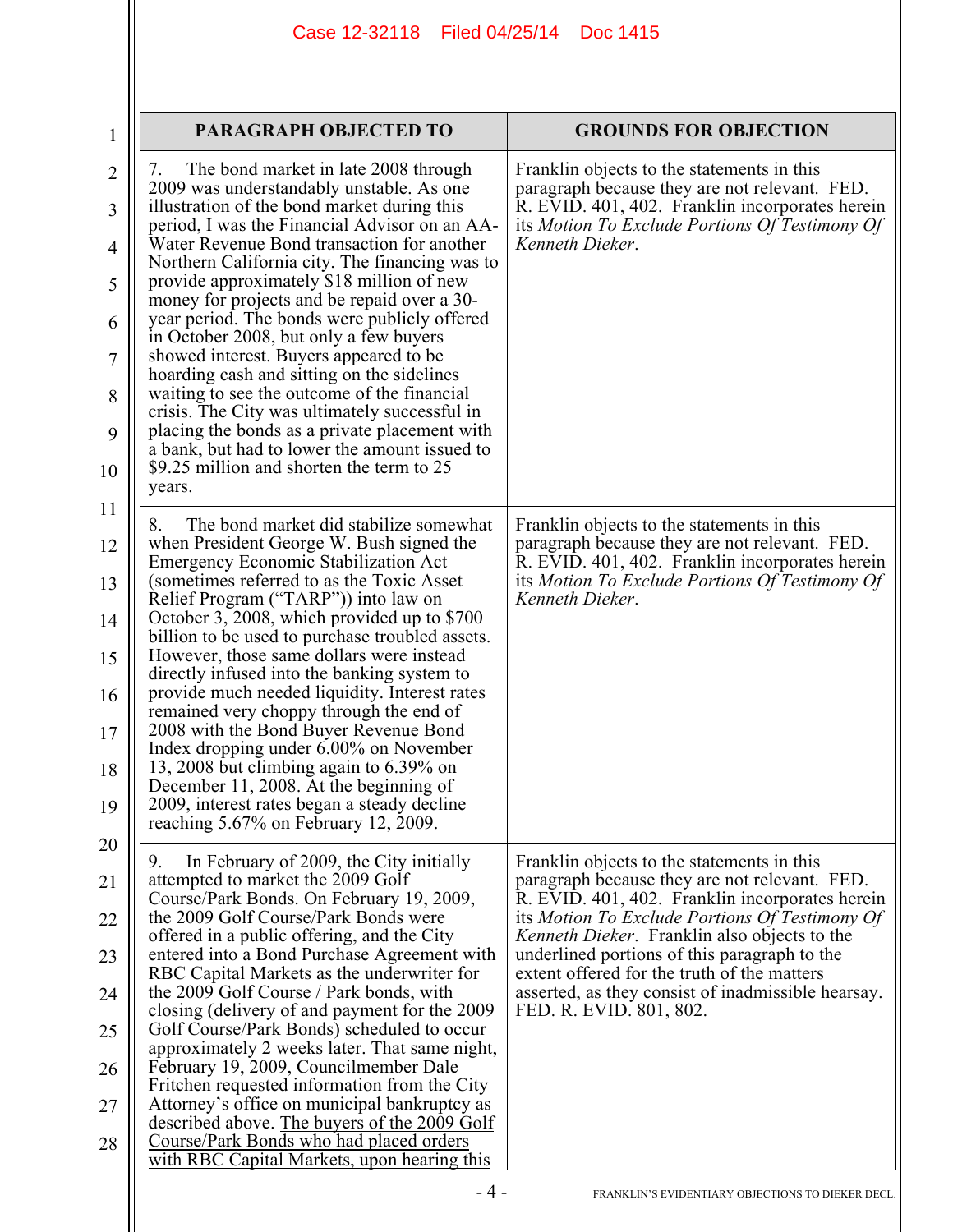| 1              | <b>PARAGRAPH OBJECTED TO</b>                                                                                                         | <b>GROUNDS FOR OBJECTION</b>                                                                      |
|----------------|--------------------------------------------------------------------------------------------------------------------------------------|---------------------------------------------------------------------------------------------------|
| $\overline{2}$ | information, demanded that the City release<br>them from those orders, and RBC was forced                                            |                                                                                                   |
| 3              | to request that the City cancel the sale<br>pursuant to the Bond Purchase Agreement.                                                 |                                                                                                   |
| 4              | The City granted the buyers' request. The<br>deal then sat dormant for a number of months.                                           |                                                                                                   |
| 5              | 10. Later that year, RBC Capital Markets                                                                                             | Franklin objects to the statements in this                                                        |
| 6              | investment banker Bob Williams approached<br>me about reviving the deal. His firm had a                                              | paragraph because they are not relevant. FED.<br>R. EVID. 401, 402. Franklin incorporates herein  |
| $\tau$         | potential buyer (Franklin) interested in the<br>2009 Golf Course/Park bonds. The City was                                            | its Motion To Exclude Portions Of Testimony Of<br>Kenneth Dieker.                                 |
| 8              | still interested in moving forward and the<br>financing team began the process of updating                                           |                                                                                                   |
| 9              | the official statement and the underlying<br>rating. By that time, Councilmember Fritchen                                            |                                                                                                   |
| 10             | had publicly raised the risk of bankruptcy and<br>developers had begun petitioning the City<br>Council for lower development fees in |                                                                                                   |
| 11             | response to the economic downturn. The City<br>was in shaky economic condition, and the                                              |                                                                                                   |
| 12             | interest rates on the 2009 Golf Course/Park<br>Bonds and their two-term bond structure                                               |                                                                                                   |
| 13             | reflect that risk.                                                                                                                   |                                                                                                   |
| 14             | Based on my 23 years of experience in<br>11.<br>this field (as of 2009), I believe that the 2009                                     | Franklin objects to the statements in this<br>paragraph because they are not relevant. FED.       |
| 15             | Golf Course/Park Bonds, compared to the<br>City's other existing bond issuances and to                                               | R. EVID. 401, 402. Franklin incorporates herein<br>its Motion To Exclude Portions Of Testimony Of |
| 16             | bond transactions of other issuers being<br>offered at the time, were sold to Franklin at                                            | Kenneth Dieker.                                                                                   |
| 17<br>18       | higher yields and with a term bond structure<br>that clearly compensated Franklin for their                                          |                                                                                                   |
| 19             | risky investment. Attached hereto as<br><b>Exhibit G</b> is a true and correct copy of the                                           |                                                                                                   |
| 20             | pre-pricing book that I prepared for the<br>August 2009 sale, which contains general                                                 |                                                                                                   |
| 21             | market interest rate historical information and<br>recent municipal market articles, and                                             |                                                                                                   |
| 22             | compares the 2009 Golf Course/Park Bonds<br>with other bond deals from the same time<br>period.                                      |                                                                                                   |
| 23             | It is part of my normal process when<br>12.                                                                                          | Franklin objects to the statements in this                                                        |
| 24             | pricing bonds to prepare a pre-pricing book<br>that shows general market interest rates,                                             | paragraph because they are not relevant. FED.<br>R. EVID. 401, 402. Franklin incorporates herein  |
| 25             | articles related to the bond market at the time<br>of the sale, and several comparable sales for                                     | its Motion To Exclude Portions Of Testimony Of<br>Kenneth Dieker.                                 |
| 26             | other transactions being sold around the same<br>time. I use this book to educate the issuer at                                      |                                                                                                   |
| 27             | the time of sale as to the market conditions,<br>allowing the issuer to make an informed                                             |                                                                                                   |
| 28             | decision about the final pricing. As the<br>comparison in Exhibit G demonstrates,                                                    |                                                                                                   |
|                |                                                                                                                                      |                                                                                                   |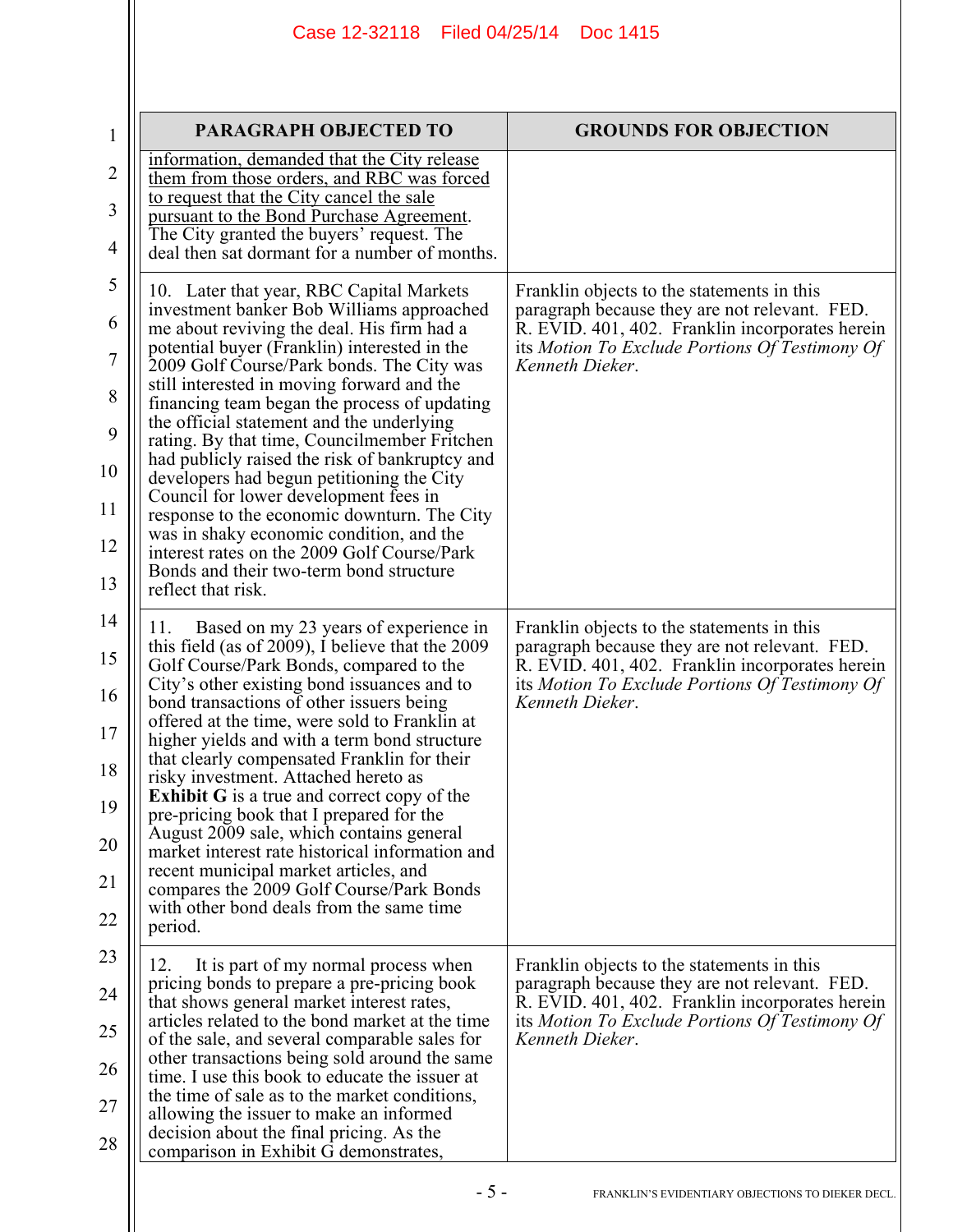| $\mathbf{1}$   | PARAGRAPH OBJECTED TO                                                                                                                     | <b>GROUNDS FOR OBJECTION</b>                                                                     |
|----------------|-------------------------------------------------------------------------------------------------------------------------------------------|--------------------------------------------------------------------------------------------------|
| 2              | Franklin offered to purchase the deal with two<br>term bonds: one with a coupon of $6.75\%$ with                                          |                                                                                                  |
| 3              | a yield to maturity of 7.00% maturing in 2029<br>with sinking fund payments from 2013 to                                                  |                                                                                                  |
| 4              | 2029, and another with a coupon of $7.00\%$<br>with a yield to maturity of 7.15% maturing in                                              |                                                                                                  |
| 5              | 2038 with sinking fund payments from 2030<br>to 2038. Term Bonds are typically used to                                                    |                                                                                                  |
| 6              | aggregate the principal amount of the offering<br>into larger single maturities with a single                                             |                                                                                                  |
| $\overline{7}$ | interest rate based on the maturity date.<br>Principal is amortized through sinking                                                       |                                                                                                  |
| 8              | account payments that pay off portions of the<br>term bond early. In my experience, this                                                  |                                                                                                  |
| 9              | structure is preferred by large institutional<br>buyers who want a large single maturity, and                                             |                                                                                                  |
| 10             | are not willing to accept a lower rate for<br>earlier amortization. In contrast, a serial bond                                            |                                                                                                  |
| 11             | structure takes advantage of the yield curve<br>(the fact that interest rates tend to be lower for                                        |                                                                                                  |
| 12             | shorter maturities) by breaking each principal<br>amortization payment into a separate bond                                               |                                                                                                  |
| 13             | with its own maturity. This achieves a lower<br>overall cost for the issuer, but means many                                               |                                                                                                  |
| 14             | smaller pieces of the bonds and a lower return<br>to an institutional buyer who wants to buy a                                            |                                                                                                  |
| 15             | large amount of a transaction. The 2009 Golf<br>Course/Park Bonds had only two large term                                                 |                                                                                                  |
| 16             | bonds, and no serial bonds, because they were<br>designed for a single purchaser – Franklin.                                              |                                                                                                  |
| 17             | When I compare this to the other deals<br>13.                                                                                             | Franklin objects to the statements in this                                                       |
| 18             | from the same time period, all of them have<br>both a serial and term structure where the<br>serial maturities allow an issuer to take    | paragraph because they are not relevant. FED.<br>R. EVID. 401, 402. Franklin incorporates herein |
| 19             | advantage of lower yields at the shorter end of                                                                                           | its Motion To Exclude Portions Of Testimony Of<br>Kenneth Dieker.                                |
| 20             | the yield curve only terming bonds for a<br>particular institution or at the long end of the<br>yield curve where the curve flattens. The |                                                                                                  |
| 21             | presentation I prepared uses the AAA<br>Standard and Poor's ("S&P") scale published                                                       |                                                                                                  |
| 22             | each day in the Bond Buyer and compares, on<br>a maturity by maturity basis, the spread to the                                            |                                                                                                  |
| 23             | AAA S&P scale from the date of that sale to<br>the spread on the date of the 2009 Golf                                                    |                                                                                                  |
| 24             | Course/Park Bonds sale. The tables also<br>compare the actual spreads between deals.                                                      |                                                                                                  |
| 25             | At the time of the issuance of the 2009<br>14.                                                                                            | Franklin objects to the statements in this                                                       |
| 26             | Golf Course/Park Bonds, the City was rated A<br>by Standard & Poor's with a Negative                                                      | paragraph because they are not relevant. FED.<br>R. EVID. 401, 402. Franklin incorporates herein |
| 27             | Outlook. However, at that time in general, the<br>market considered lease transactions with a                                             | its Motion To Exclude Portions Of Testimony Of<br>Kenneth Dieker.                                |
| 28             | general fund promise to pay and underlying                                                                                                |                                                                                                  |
|                | $-6-$                                                                                                                                     | FRANKLIN'S EVIDENTIARY OBJECTIONS TO DIEKER DECL.                                                |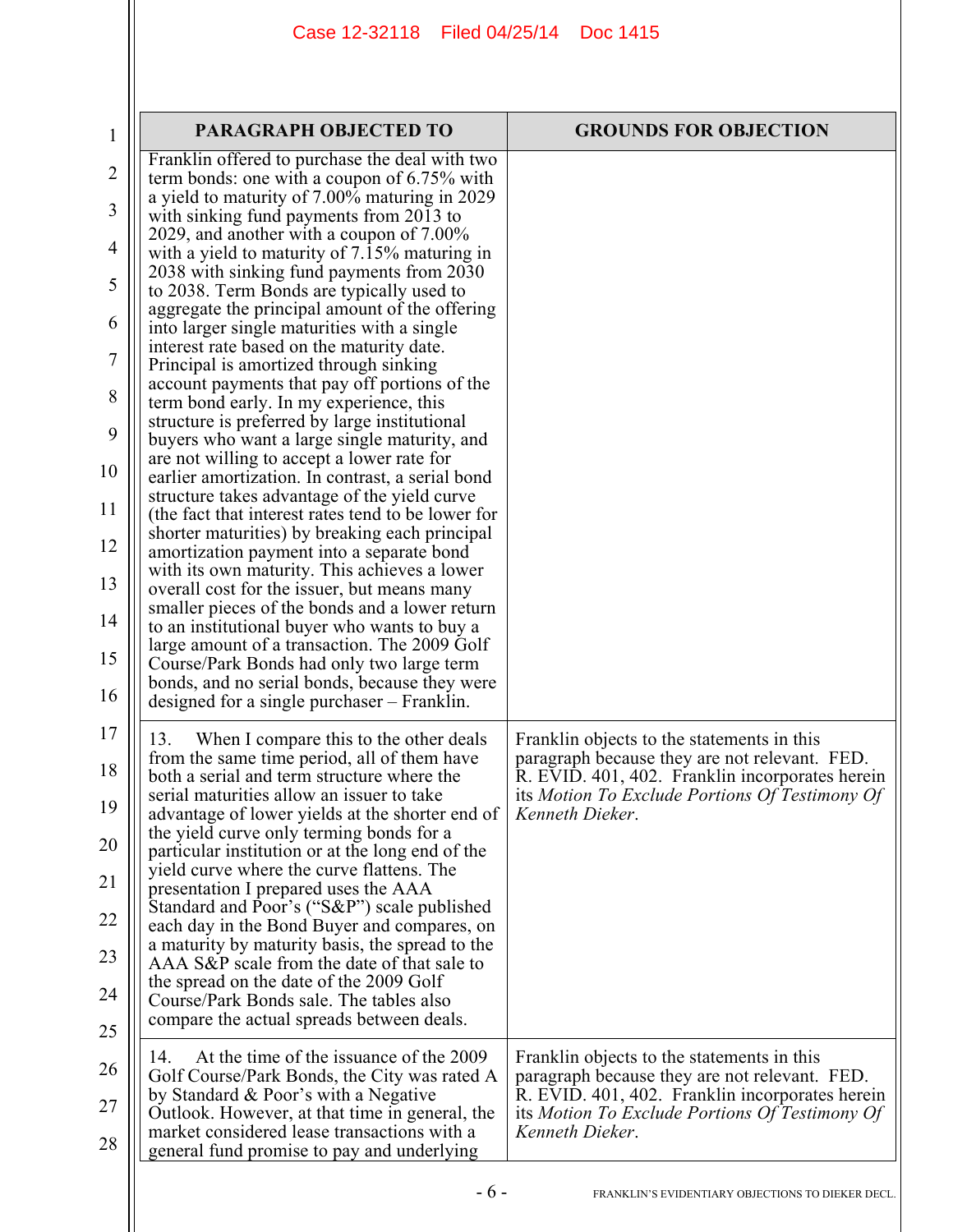| $\mathbf{1}$ | <b>PARAGRAPH OBJECTED TO</b>                                                                       | <b>GROUNDS FOR OBJECTION</b>                                                                      |
|--------------|----------------------------------------------------------------------------------------------------|---------------------------------------------------------------------------------------------------|
| 2            | leased assets to be stronger than other<br>transactions, such as redevelopment tax                 |                                                                                                   |
| 3            | increment or land-secured assessment and<br>Mello-Roos transactions, but not as strong as          |                                                                                                   |
| 4            | general obligation transactions with the<br>ability to put the full amount of debt service         |                                                                                                   |
| 5            | on the property tax role and collect on<br>property owner tax bills or water and sewer             |                                                                                                   |
| 6            | bonds backed by the ability to increase user<br>rates and charges.                                 |                                                                                                   |
| 7            | Comparing the S&P spread allows an<br>15.<br>issuer to evaluate deals that may be sold at          | Franklin objects to the statements in this<br>paragraph because they are not relevant. FED.       |
| 8            | different times. Spreads do widen and narrow<br>from time to time so the closer to the sale        | R. EVID. 401, 402. Franklin incorporates herein<br>its Motion To Exclude Portions Of Testimony Of |
| 9            | date, the less likely the analysis will pick up<br>spread movements. This is not an exact          | Kenneth Dieker.                                                                                   |
| 10           | science, and the municipal market is not as<br>efficient as pricing on U.S. Treasuries and         |                                                                                                   |
| 11           | stocks. However, as reflected by the<br>Comparable Sales analysis in Exhibit G, the                |                                                                                                   |
| 12           | spreads for the BBB-rated (lower rating than<br>the 2009 Golf Course/Park Bonds) San               |                                                                                                   |
| 13           | <b>Francisco Redevelopment Financing</b><br>Authority, Tax Allocation Bonds deal sold on           |                                                                                                   |
| 14           | August 20, 2009 ranged anywhere from<br>$+217$ bp in 2013, $+187$ bp in 2029 to $+180$ bp in       |                                                                                                   |
| 15           | 2038 over the AAA S&P scale. Exhibit G at<br>1. Tax allocation bonds were considered               |                                                                                                   |
| 16           | weaker credits because the agencies have no<br>taxing authority and are subject to movements       |                                                                                                   |
| 17           | in assessed values, compared with the City's<br>General Fund, the source of payment for the        |                                                                                                   |
| 18           | 2009 Golf Course/Park Bonds, which can pay<br>from all available resources. Even the S&P A-        |                                                                                                   |
| 19           | rated (same rating as the 2009 Golf<br>Course/Park Bonds) Lancaster                                |                                                                                                   |
| 20           | Redevelopment Agency deal sold on August<br>17, 2009 ranged from +225bp in 2013,                   |                                                                                                   |
| 21           | $+196$ bp in 2029 to $+207$ bp in 2038.                                                            |                                                                                                   |
| 22           | One can make the same comparison for<br>16.<br>each of the deals on the four comparable sales      | Franklin objects to the statements in this<br>paragraph because they are not relevant. FED.       |
| 23           | pages. The City of Oakland, General<br>Obligation Bonds from July 22, 2009 show                    | R. EVID. 401, 402. Franklin incorporates herein<br>its Motion To Exclude Portions Of Testimony Of |
| 24           | the narrowest spreads, ranging from $+83bp$ in<br>2013, $+92bp$ in 2029 to $+105.2bp$ in 2038. In  | Kenneth Dieker.                                                                                   |
| 25           | contrast, the 2009 Golf Course/Park Bonds<br>range from $+531$ bp in 2013, $+243$ bp in 2029       |                                                                                                   |
| 26           | to $+221$ bp in 2038 for an average non-<br>weighted spread of $+308.5$ bp as compared to          |                                                                                                   |
| 27           | the $+197.1$ bp for the San Francisco issue,<br>$+216$ bp for the Lancaster issue, and $+101.1$ bp |                                                                                                   |
| 28           | for the Oakland issue. Moreover, Franklin                                                          |                                                                                                   |
|              | $-7-$                                                                                              | FRANKLIN'S EVIDENTIARY OBJECTIONS TO DIEKER DECL.                                                 |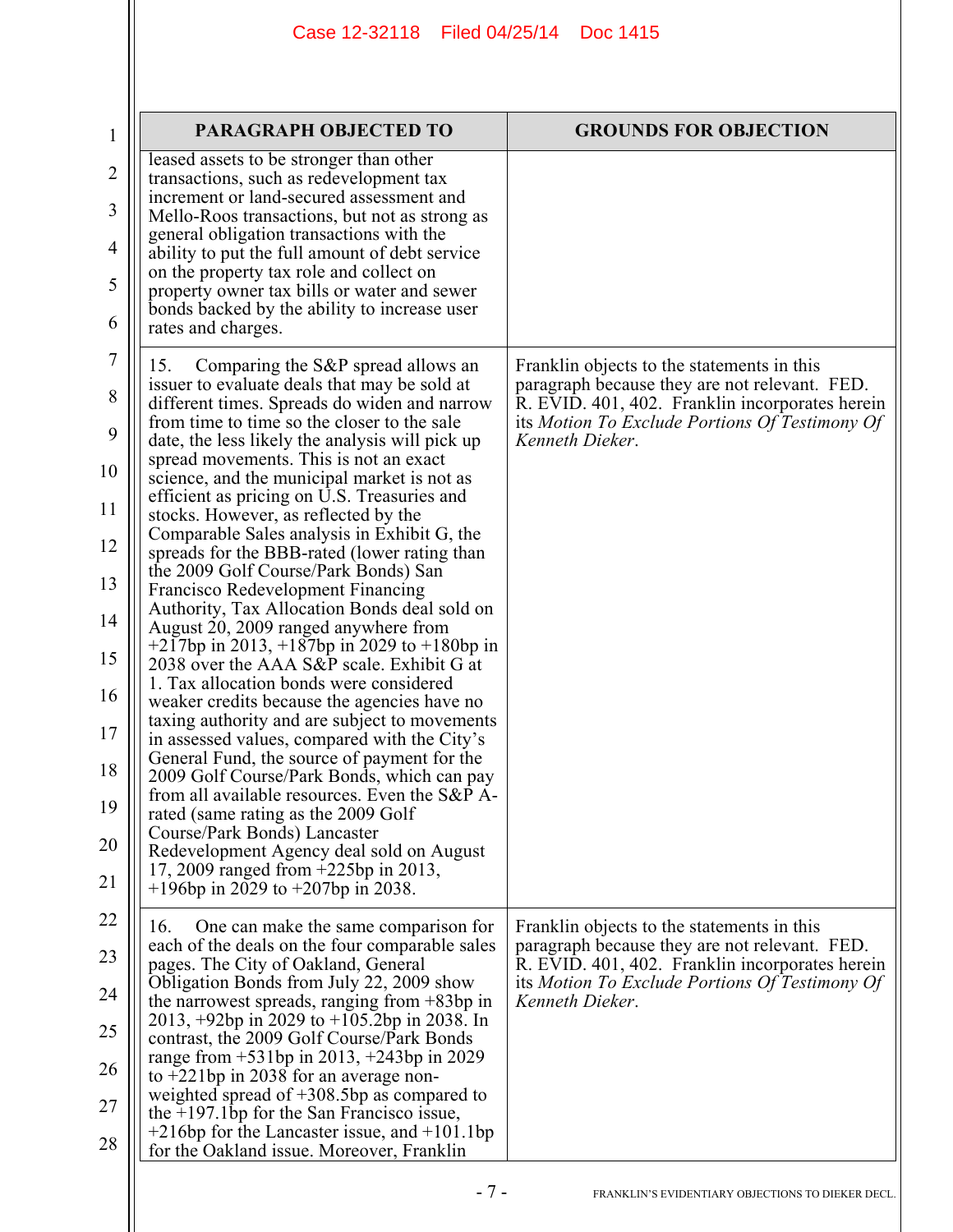| PARAGRAPH OBJECTED TO                                                                                                                                                          | <b>GROUNDS FOR OBJECTION</b>                                                                                                                                                                                                                                       |
|--------------------------------------------------------------------------------------------------------------------------------------------------------------------------------|--------------------------------------------------------------------------------------------------------------------------------------------------------------------------------------------------------------------------------------------------------------------|
| offered to buy these as two term bonds with                                                                                                                                    |                                                                                                                                                                                                                                                                    |
| sinking fund payments at 6.75% and 7.00%<br>respectively, meaning that the City pays that<br>interest rate for the entire term of the bond,                                    |                                                                                                                                                                                                                                                                    |
| compared to transactions where a serial and<br>term structure is used to reduce the cost to the<br>issuer. The bottom line is that Franklin                                    |                                                                                                                                                                                                                                                                    |
| obtained a beneficial spread to other<br>comparable issues of between 92.5 bp                                                                                                  |                                                                                                                                                                                                                                                                    |
| (.925%) and 207.4 bp (2.074%) for the 2009<br>Golf Course/Park Bonds.                                                                                                          |                                                                                                                                                                                                                                                                    |
| In light of this analysis, I believe<br>17.<br>Franklin saw an investment opportunity                                                                                          | Franklin objects to the statements in this<br>paragraph because they are not relevant. FED.                                                                                                                                                                        |
| where other buyers were wary, and that in<br>exchange, Franklin could obtain higher yields<br>than other comparable issues pricing around<br>the same time.                    | R. EVID. 401, 402. Franklin incorporates herein<br>its Motion To Exclude Portions Of Testimony Of<br>Kenneth Dieker. To the extent Mr. Dieker offers<br>the testimony in this paragraph in his capacity as<br>a fact witness, Franklin objects to it because it is |
|                                                                                                                                                                                | speculative and lacks foundation. FED. R.<br>EVID. 602. Franklin further objects to this                                                                                                                                                                           |
|                                                                                                                                                                                | paragraph because it contains improper opinion<br>testimony that is not rationally based on Mr.                                                                                                                                                                    |
|                                                                                                                                                                                | Dieker's perception and is not helpful to clearly<br>understand his testimony or to determine a fact<br>in issue. FED, R. EVID, 701.                                                                                                                               |
| On pp. 46-47 of its Summary<br>19.<br>Objection, Franklin presents a chart that<br>purports to show the distributions that the                                                 | Franklin objects to the statements in this<br>paragraph because Mr. Dieker misstates the<br>contents of Franklin's objection and his<br>statements as to its contents are not the best                                                                             |
| City will make to Ambac, Assured, and<br>NPFG. This chart is seriously misleading, and<br>does not accurately characterize the<br>settlements that the City reached with these | evidence of that document. FED. R. EVID.<br>1002.                                                                                                                                                                                                                  |
| creditors                                                                                                                                                                      |                                                                                                                                                                                                                                                                    |
| 20.<br>The first major flaw in Franklin's<br>characterization of the settlement distributions                                                                                  | Franklin objects to the statements in this<br>paragraph because Mr. Dieker misstates the                                                                                                                                                                           |
| to Ambac, Assured, and NPFG is that<br>Franklin fails to take into account the<br>valuable concessions that each settlement                                                    | contents of Franklin's objection and his<br>statements as to its contents are not the best<br>evidence of that document. FED. R. EVID.                                                                                                                             |
| gave the City. The most valuable concession<br>was the reduction of the potential exposure                                                                                     | 1002. To the extent Mr. Dieker offers the<br>testimony in this paragraph in his capacity as a                                                                                                                                                                      |
| for the General Fund to provide any subsidy<br>to make future debt service payments on the<br>restructured transactions. Because of the                                        | fact witness, Franklin objects to it because it is<br>speculative and lacks foundation. FED. R.<br>EVID. 602. Franklin further objects to this                                                                                                                     |
| importance of the General Fund to the City's<br>financial health, limiting its long-term                                                                                       | paragraph because it contains improper opinion<br>testimony that is not rationally based on Mr.                                                                                                                                                                    |
| exposure is essential to the City's continuing<br>viability.                                                                                                                   | Dieker's perception and is not helpful to clearly<br>understand his testimony or to determine a fact<br>in issue. FED. R. EVID. 701.                                                                                                                               |
|                                                                                                                                                                                |                                                                                                                                                                                                                                                                    |
|                                                                                                                                                                                |                                                                                                                                                                                                                                                                    |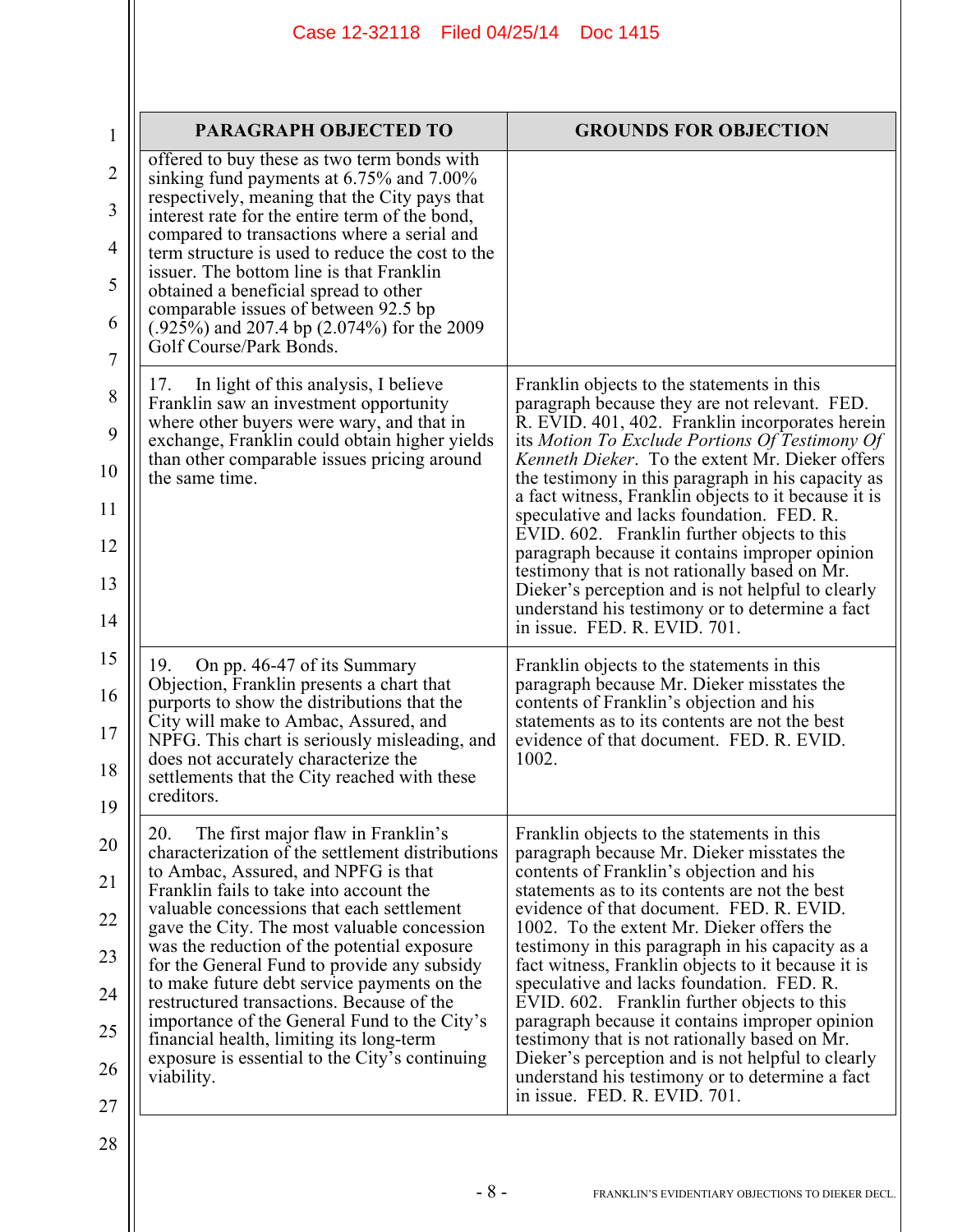| 1                   | PARAGRAPH OBJECTED TO                                                                                                                        | <b>GROUNDS FOR OBJECTION</b>                                                                                                                    |
|---------------------|----------------------------------------------------------------------------------------------------------------------------------------------|-------------------------------------------------------------------------------------------------------------------------------------------------|
| $\overline{2}$<br>3 | Second, Franklin's chart fails to<br>21.<br>mention the collateral implicated by each<br>deal. Ambac, Assured, and NPFG each                 | Franklin objects to the statements in this<br>paragraph because Mr. Dieker misstates the<br>contents of Franklin's objection and his            |
| $\overline{4}$      | control collateral that is significantly more<br>valuable to the City's ongoing health than the                                              | statements as to its contents are not the best<br>evidence of that document. FED. R. EVID.                                                      |
| 5                   | leased properties underlying the 2009 Golf<br>Course/Park Bonds. The properties<br>underlying the debt insured by each of these              | 1002. To the extent Mr. Dieker offers the<br>testimony in this paragraph in his capacity as a                                                   |
| 6                   | creditors serve important municipal functions,<br>and the City, in the exercise of its business                                              | fact witness, Franklin objects to it because it is<br>speculative, and lacks foundation. FED. R.<br>EVID. 602. Franklin further objects to this |
| $\overline{7}$      | judgment, has determined that they cannot be<br>sacrificed.                                                                                  | paragraph because it contains improper opinion<br>testimony that is not rationally based on Mr.                                                 |
| 8<br>9              |                                                                                                                                              | Dieker's perception and is not helpful to clearly<br>understand his testimony or to determine a fact<br>in issue. FED. R. EVID. 701.            |
| 10                  | 22.<br>Finally, Franklin's chart is simply                                                                                                   | Franklin objects to the statements in this                                                                                                      |
| 11                  | wrong on some of the numbers for the<br>settlements with Ambac, Assured, and NPFG:                                                           | paragraph because Mr. Dieker misstates the<br>contents of Franklin's objection and his                                                          |
| 12                  | <i>Ambac Settlement.</i> The Ambac Bonds,<br>aka the Certificates of Participation, Series                                                   | statements as to its contents are not the best<br>evidence of that document. FED. R. EVID.                                                      |
| 13                  | 2003 A&B (Housing Projects) ("2003<br>COPS"), are insured by Ambac. The 2003                                                                 | 1002. To the extent Mr. Dieker offers the<br>testimony in this paragraph in his capacity as a                                                   |
| 14                  | COPs were sold as a General Fund lease<br>transaction with the leased premises as the                                                        | fact witness, Franklin objects to it because it is<br>speculative, and lacks foundation. FED. R.                                                |
| 15                  | Main Police Facility, Fire Stations 1, 5 and 14<br>and the Maya Angelou Library. These are                                                   | EVID. 602. Franklin further objects to this<br>paragraph because it contains improper opinion<br>testimony that is not rationally based on Mr.  |
| 16                  | essential City assets that provide, at least in<br>the case of the Main Police Facility and the                                              | Dieker's perception and is not helpful to clearly<br>understand his testimony or to determine a fact                                            |
| 17                  | three fire stations, a critical health and safety<br>function for the City. In addition to the lease                                         | in issue. FED. R. EVID. 701. Franklin also<br>objects to this paragraph because Mr. Dieker's                                                    |
| 18                  | payments by the City, the 2003 COPs are<br>payable under a Reimbursement Agreement<br>from 20% housing set-aside tax increment               | statements as to the terms and provisions of the<br>referenced settlements are not the best evidence                                            |
| 19                  | which encompasses all of the City's project<br>areas. The 2003 COPs are also subordinate to                                                  | of that agreement. FED. R. EVID. 1002.<br>Franklin incorporates herein its concurrently                                                         |
| 20                  | tax allocation housing bonds sold by the<br>redevelopment agency in 2006. The City                                                           | filed Evidentiary Objections To Direct<br>Testimony Declaration Of Vanessa Burke in                                                             |
| 21                  | negotiated with Ambac to structure a deal that<br>capped the amount of General Fund subsidy                                                  | Support of Confirmation Of First Amended Plan<br>For The Adjustment Of Debts Of City Of                                                         |
| 22                  | required in any given year to 80.50% of<br>annual debt service. First, to the extent                                                         | Stockton, California (November 15, 2013).                                                                                                       |
| 23                  | needed, the reserve fund for the bonds will be<br>used to pay any shortfall of debt service until                                            |                                                                                                                                                 |
| 24<br>25            | exhausted. If a shortfall remains, the General<br>Fund will subsidize payments up to 80.50%                                                  |                                                                                                                                                 |
| 26                  | of annual debt service. If the City reaches the<br>80.50% cap, Ambac will make any remaining                                                 |                                                                                                                                                 |
| 27                  | payments until bondholders are paid in full. If<br>and when tax increment grows in excess of<br>annual debt service, the Ambac payments will |                                                                                                                                                 |
| 28                  | be on the Recognized Obligation Payments<br>Schedule ("ROPS"), a schedule delineating                                                        |                                                                                                                                                 |
|                     |                                                                                                                                              |                                                                                                                                                 |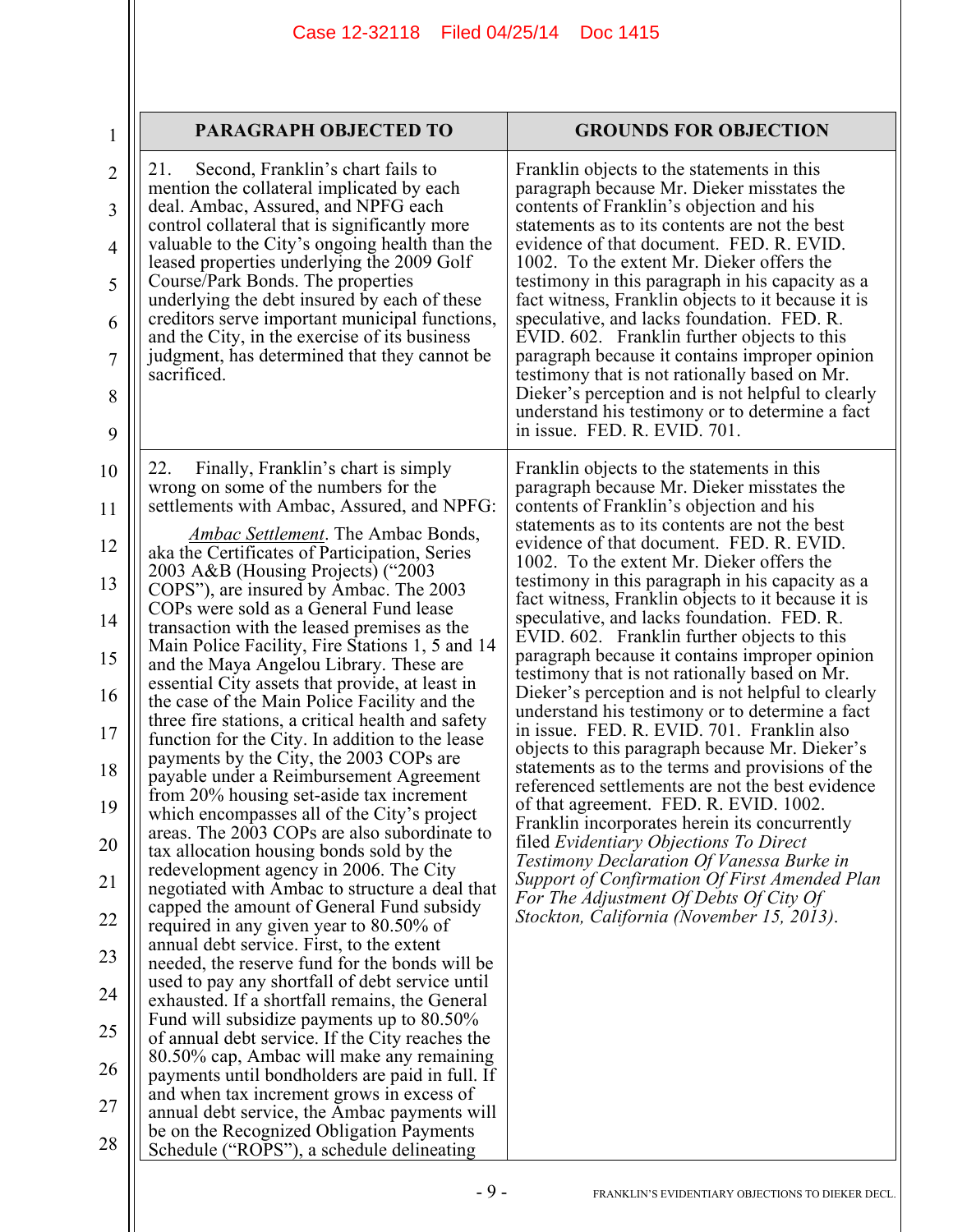| $\mathbf{1}$   | PARAGRAPH OBJECTED TO                                                                                                                    | <b>GROUNDS FOR OBJECTION</b> |
|----------------|------------------------------------------------------------------------------------------------------------------------------------------|------------------------------|
| $\overline{2}$ | the enforceable obligations of Stockton's<br>former Redevelopment Agency, to be repaid                                                   |                              |
| 3              | from tax increment. Once the Ambac                                                                                                       |                              |
|                | payments are repaid in full, any draws on the<br>reserve fund will also be on the ROPS to be                                             |                              |
| $\overline{4}$ | repaid from tax increment. Since the<br>structured transaction revolves around                                                           |                              |
| 5              | changes in assessed values within all the                                                                                                |                              |
| 6              | project areas and the ultimate receipt of tax<br>increment from those project areas, it is                                               |                              |
| 7              | impossible to predict the present value<br>impairment to Ambac. If economic growth in                                                    |                              |
| 8              | the City returns, it is likely this obligation will<br>be paid in full. However, the timing of those                                     |                              |
| 9              | repayments could be delayed depending on                                                                                                 |                              |
| 10             | how much tax increment is available each<br>year and how much the Ambac payments<br>accrue interest before they are repaid.              |                              |
| 11             | <b>NPFG SEB Settlement. The NPFG SEB</b><br>Bonds, aka the 2006 Lease Revenue                                                            |                              |
| 12             | Refunding Bonds, Series A, were sold as a<br>standard General Fund lease transaction with                                                |                              |
| 13             | the Stewart/Eberhart Building and the<br>adjacent parking garage as the leased                                                           |                              |
| 14             | premises. Also known as the Essential                                                                                                    |                              |
| 15             | Services Building, the Stewart/Eberhart<br>Building houses many essential city<br>departments including Public Works. Because            |                              |
| 16             | of the essential status of the leased premises,<br>the City assumed this lease, has made all                                             |                              |
| 17             | payments in full and on time and the bonds<br>remain unimpaired.                                                                         |                              |
| 18             | <b>NPFG Arena Settlement.</b> The NPFG                                                                                                   |                              |
| 19             | Arena Bonds, aka the Redevelopment Agency<br>of the City of Stockton, Revenue Bonds,                                                     |                              |
| 20             | Series 2004, were sold as a General Fund<br>lease transaction pursuant to which the City                                                 |                              |
| 21             | makes leases payments to the Redevelopment<br>Agency (now the Successor Agency to the                                                    |                              |
| 22             | Redevelopment Agency) for the right to the<br>use and occupancy of the Stockton Events                                                   |                              |
| 23             | Center and Arena. In addition, there is a                                                                                                |                              |
| 24             | pledge of tax increment from the West End<br>Project Area where Pledge Payments are<br>made to the City under a Pledge Agreement         |                              |
| 25             | and those monies are used to pay debt service<br>each year. If there is a shortfall, the General                                         |                              |
| 26             | Fund provides a backstop to subsidize any                                                                                                |                              |
| 27             | required payment not otherwise satisfied. The<br>City and NPFG negotiated knowing that the<br>Pledge Payments will be paid regardless of |                              |
| 28             | the General Fund payments. Currently tax<br>increment from the West End project area is                                                  |                              |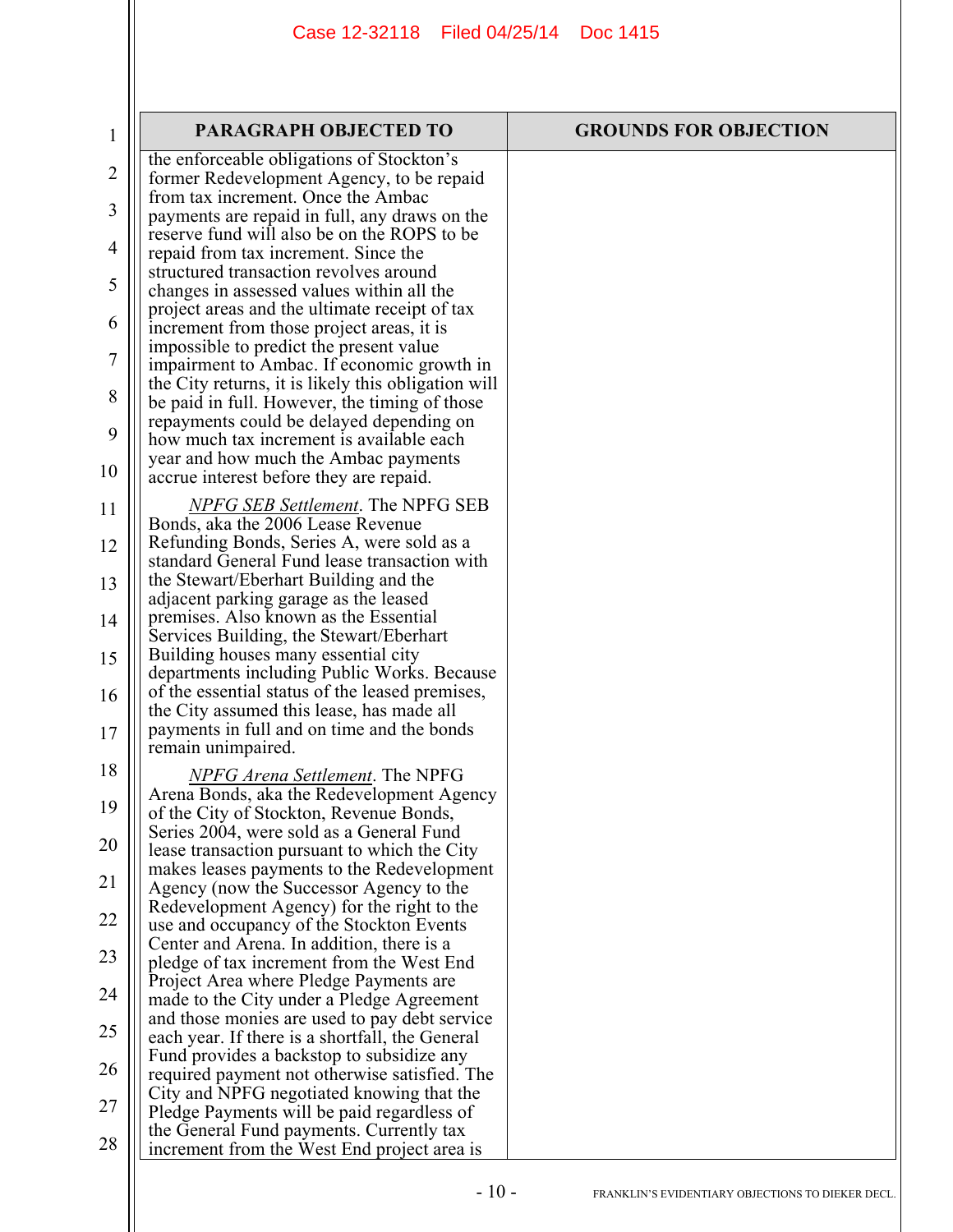| 1              | <b>PARAGRAPH OBJECTED TO</b>                                                                 | <b>GROUNDS FOR OBJECTION</b> |
|----------------|----------------------------------------------------------------------------------------------|------------------------------|
| $\overline{2}$ | not sufficient to fully repay the bonds each                                                 |                              |
|                | year. The City and NPFG agreed to a reduced<br>schedule of payments and took this agreement  |                              |
| 3              | to the California Department of Finance for                                                  |                              |
| 4              | approval under AB x1 26 and AB 1484<br>provisions. The General Fund remains as the           |                              |
| 5              | backstop, but on a schedule that further                                                     |                              |
|                | reduces the need for future General Fund<br>subsidies. The City was faced with a possible    |                              |
| 6              | shuttering of the facility and the possible                                                  |                              |
| 7              | collateral economic damage to the downtown                                                   |                              |
|                | while the local taxpayers would still be<br>paying for the obligation in full from property  |                              |
| 8              | tax payments paid via tax increment. The                                                     |                              |
| 9              | actual repayment of this obligation, much like<br>on the 2003 COPs, is dependent upon future |                              |
| 10             | assessed values and the flow of tax increment.                                               |                              |
|                | <b>NPFG Parking Settlement. NPFG</b>                                                         |                              |
| 11             | Parking Bonds aka Lease Revenue Bonds,<br>Series 2004 (Parking and Capital Projects).        |                              |
| 12             | These bonds were sold as a standard lease                                                    |                              |
|                | transaction with three parking garages (Arena,<br>Ed Coy and Market Street) serving as the   |                              |
| 13             | leased premises. The City and NPFG agreed                                                    |                              |
| 14             | to form a new Parking Authority, the City                                                    |                              |
| 15             | agreed to move all of the City's parking assets<br>into the new Parking Authority, and NPFG  |                              |
|                | agreed to a reduced payment schedule in                                                      |                              |
| 16             | exchange for a gross revenue pledge from the<br>new Parking Authority revenues. The leased   |                              |
| 17             | assets remain the same, and the City                                                         |                              |
| 18             | anticipates that the parking revenues—as<br>opposed to the General Fund—will pay the         |                              |
|                | debt service on the restructured obligation.                                                 |                              |
| 19             | <b>Assured Guaranty Settlement. The</b>                                                      |                              |
| 20             | Assured Guaranty Settlement affects both the<br>Pension Obligation Bonds, aka 2007 Taxable   |                              |
| 21             | Pension Obligation Bonds, Series A and                                                       |                              |
|                | Series B (the "POBs"), and the Assured<br>Office Bonds, aka the Variable Rate Demand         |                              |
| 22             | Lease Revenue Bonds, 2007 Series A and                                                       |                              |
| 23             | Taxable 2007 Series B (Building Acquisition<br>Financing Project) (the "VRDOs"). Assured     |                              |
|                | Guaranty has asserted that the POBs have                                                     |                              |
| 24             | special status because they represent the same<br>underlying liability as the City's other   |                              |
| 25             | pension funding obligations (which are being                                                 |                              |
| 26             | assumed under the Plan) and are thus<br>obligations imposed by law (which City               |                              |
|                | confirmed at the time of issuance of the POBs                                                |                              |
| 27             | through a validation action under California                                                 |                              |
| 28             | Code of Civil Procedure section 860 et seq.).<br>The Assured Guaranty Settlement shifts the  |                              |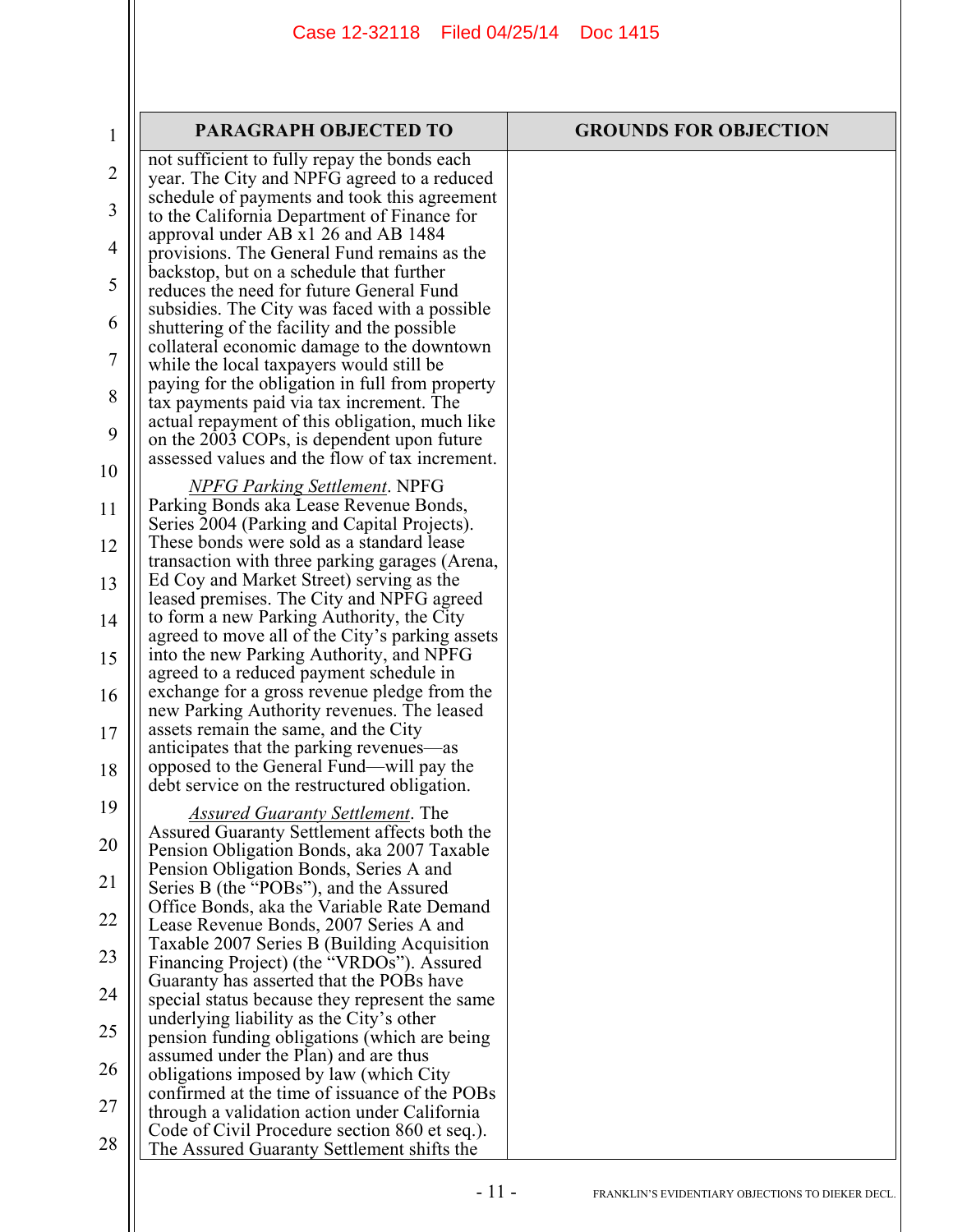| $\mathbf 1$    | <b>PARAGRAPH OBJECTED TO</b>                                                                 | <b>GROUNDS FOR OBJECTION</b> |
|----------------|----------------------------------------------------------------------------------------------|------------------------------|
| $\overline{2}$ | proposed "Ask" payments originally slated<br>for the Assured Office Bonds to the POBs        |                              |
| 3              | along with \$250,000 of additional payments                                                  |                              |
|                | each year starting in 2023. The City also<br>agreed to pay the portion of debt service       |                              |
| 4              | payable on the POBs from restricted funds to                                                 |                              |
| 5              | the POBs. These restricted fund payments<br>would otherwise go to pay pension benefits or    |                              |
| 6              | to repay the POBs; these restricted funds are<br>not part of the General Fund.               |                              |
| $\overline{7}$ | At the time of the "Ask", the restricted                                                     |                              |
| 8              | fund payments were estimated at 17.38%,<br>consisting primarily of water/sewer, gas tax,     |                              |
| 9              | and Measure W funds. The ratio of City<br>employees compensated solely or partially          |                              |
|                | from the General Fund and those                                                              |                              |
| 10             | compensated from Restricted Funds varies<br>from year to year, depending on, among other     |                              |
| 11             | things, the number of employees paid from                                                    |                              |
| 12             | each fund. Based on historical and projected<br>data, a reasonable estimate of the amount of |                              |
|                | pension obligations that are funded from<br>Restricted Funds is about 17%. Assured and       |                              |
| 13             | the City agreed on this percentage as a fixed                                                |                              |
| 14             | amount each year. Because approximately<br>17% of City's pension obligations may             |                              |
| 15             | lawfully be funded by special fund revenue,                                                  |                              |
| 16             | such revenues may be used to pay 17% of the<br>debt service obligations on the POBs.         |                              |
|                | The VRDOs were sold as a standard                                                            |                              |
| 17             | General Fund lease with 400 E. Main serving<br>as the leased premises. In exchange for       |                              |
| 18             | shifting the "Ask" payments from the VRDOs                                                   |                              |
| 19             | to the POBs, Assured agreed to terminate the<br>lease payments under the VRDOs. The City     |                              |
| 20             | also entered into a near-term lease for office                                               |                              |
|                | space in the building to turn such space into<br>City Hall. Although from the City's         |                              |
| 21             | perspective the VRDOs obligation was<br>terminated, the City agreed to possession by         |                              |
| 22             | Assured of 400 E. Main with title to shift at                                                |                              |
| 23             | some future date. The Assured POBs<br>settlement was an essential part of the overall        |                              |
| 24             | deal struck between the City and Assured,                                                    |                              |
|                | overseen by Judge Perris, which was<br>necessary to ensure the City's continued use          |                              |
| 25             | of 400 E. Main for the next 12 years.                                                        |                              |
| 26             | The Assured POBs settlement provides<br>for payments from the City's restricted funds,       |                              |
| 27             | which the City believes will be available to                                                 |                              |
| 28             | make those payments. The POBs funded<br>payment of pension benefits for City                 |                              |
|                | employees, including current and retired City                                                |                              |